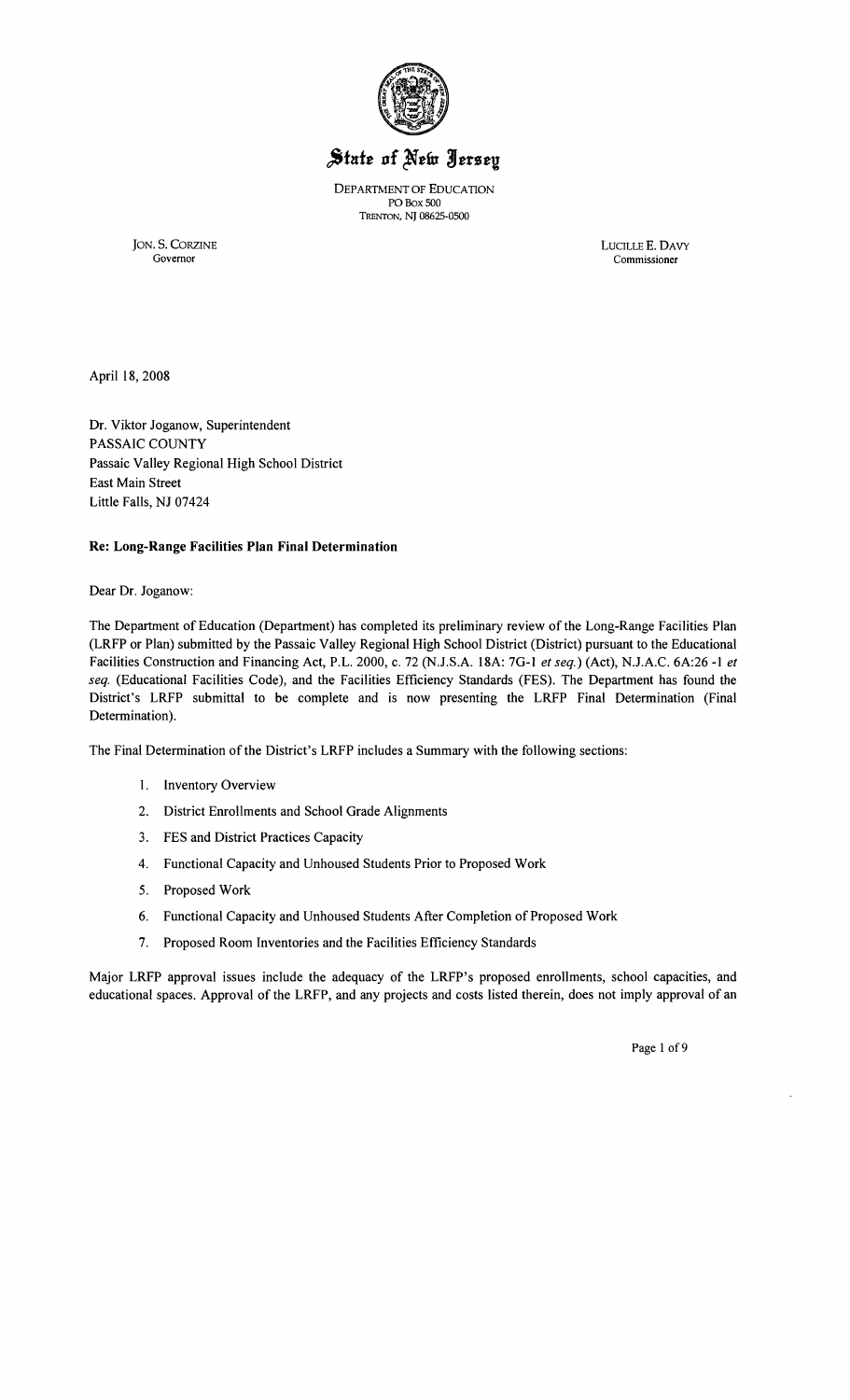individual school facilities project or its corresponding costs and eligibility for State support under the Act. Similarly, approval of the LRFP does not imply approval of portions of the Plan that are inconsistent with the Department's FES and proposed building demolition or replacement. Determination of preliminary eligible costs and final eligible costs will be made at the time of the approval of a particular school facilities project pursuant to N.J.S.A. 18A:7G-5. The District must submit a feasibility study as part of the school facilities project approval process, pursuant to N.J.S.A. 18A:7G-7b, to support proposed building demolition or replacement. The feasibility study should demonstrate that a building might pose a risk to the safety of the occupants after rehabilitation or that rehabilitation is not cost-effective.

Following the approval of the LRFP, the District may submit an amendment to the approved LRFP for Department review. Unless and until an amendment to the LRFP is submitted to and approved by the Commissioner of the Department pursuant to N.J.S.A. 18A:7G-4(c), the approved LRFP shall remain in effect. The District may proceed with the implementation of school facilities projects that are consistent with the approved LRFP whether or not the school facilities project contains square footage that may be ineligible for State support.

We trust that this document will adequately explain the Final Determination and allow the District to move forward with the initiation of projects within its LRFP. Please contact Frank LoDolce, Regional Director at the Office of School Facilities at (609) 292-7078 with any questions or concerns that you may have.

Sincerely,

Luille EDay

Lucille E. Davy Commissioner

Enclosure

c: Willa Spicer, Deputy Commissioner John Hart, Chief of Staff Rochelle Hendricks, Assistant Commissioner, Division of District and School Improvement William King, Assistant Commissioner Kathryn Forsyth, Director of Public Information Robert Gilmartin, Passaic County Superintendent of Schools Bernard E. Piaia, Director, School Facilities, Office of the Chief of Staff Frank LoDolce, Regional Director, School Facilities, Office of the Chief of Staff James Pao, County Manager, School Facilities, Office of the Chief of Staff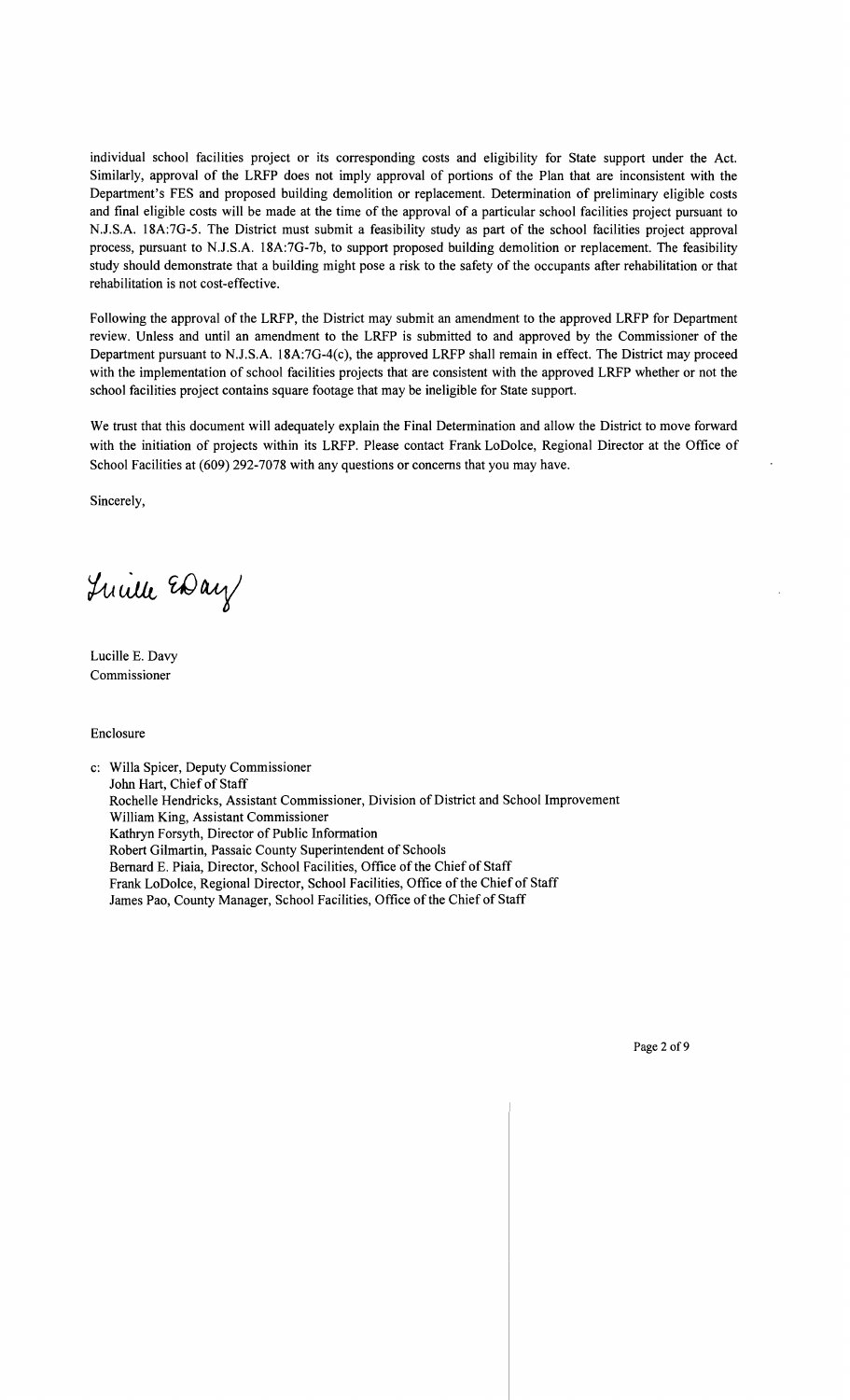## LONG-RANGE FACILITIES PLAN

## **Final Determination Summary**

#### Passaic Valley Regional High School District

The Department of Education (Department) has completed its review of the Long-Range Facilities Plan (LRFP or Plan) submitted by the Passaic Valley Regional High School District (District) pursuant to the Educational Facilities Construction and Financing Act, P.L. 2000, c.72 (N.J.S.A. 18A:7G-1 *et seq.)* (Act), N.J.A.C. 6A:26-1 et seq. (Educational Facilities Code), and the Facilities Efficiency Standards (FES).

This is the Department's Final Determination Summary (Summary) of the LRFP. The Summary is based on the standards set forth in the Act, the Educational Facilities Code, the FES, District entered data in the LRFP and Project Application and Tracking System (LRFP website), and District supplied supporting documentation. The Summary consists of seven sections. The referenced reports in *italic* text are standard LRFP reports available on the Department's LRFP website.

#### 1. Inventory Overview

The District provides services for students in grades 9-12. The predominant existing school grade configuration is 9-12. The predominant proposed school grade configuration is 9-12. The District is classified as an "Under 55" district for funding purposes.

The District identified existing and proposed schools, sites, buildings, playgrounds, playfields, and parking lots in its LRFP. The total number of existing and proposed district-owned or leased schools, sites, and buildings are listed in Table 1. A detailed description of each asset can be found in the LRFP website report titled *"Site Asset Inventory Report. "* 

|                                                      | <b>Existing</b> | <b>Proposed</b> |
|------------------------------------------------------|-----------------|-----------------|
| Sites:                                               |                 |                 |
| <b>Total Number of Sites</b>                         |                 |                 |
| Number of Sites with no Buildings                    |                 |                 |
| Number of Sites with no Instructional Buildings      |                 |                 |
| <b>Schools and Buildings:</b>                        |                 |                 |
| <b>Total Number of Schools</b>                       |                 |                 |
| <b>Total Number of Instructional Buildings</b>       |                 |                 |
| Total Number of Administrative and Utility Buildings |                 |                 |
| <b>Total Number of Athletic Facilities</b>           |                 |                 |
| <b>Total Number of Parking Facilities</b>            |                 |                 |
| <b>Total Number of Temporary Facilities</b>          |                 |                 |

#### Table 1: Inventory Summary

As directed by the Department, incomplete school facilities projects that have project approval from the Department are represented as "existing" in the Plan. District schools with incomplete approved projects that include new construction or the reconfiguration of existing program space are as follows: n/a.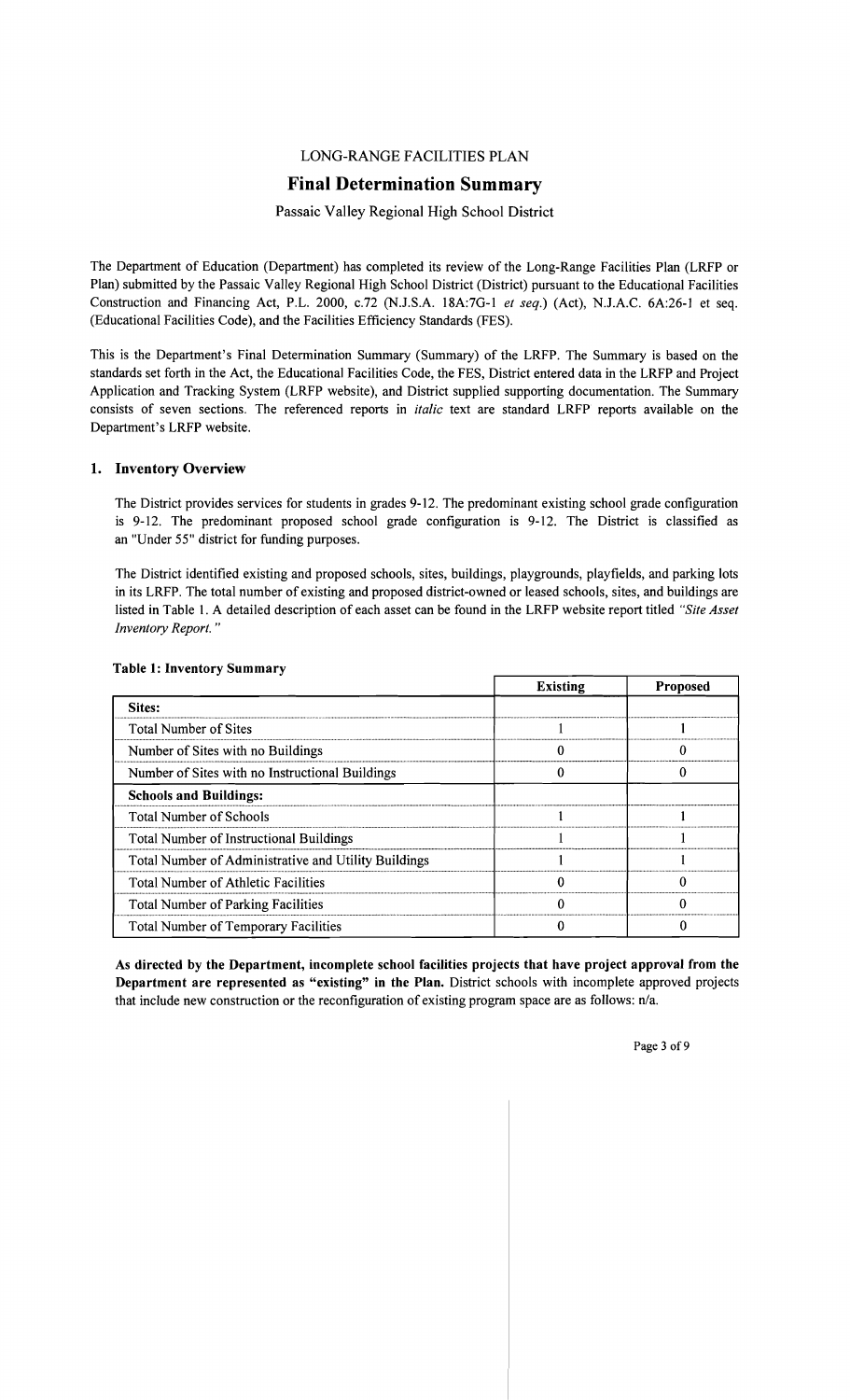Major conclusions are as follows:

- The District is proposing to maintain the existing number of District-owned or leased sites.
- The District is proposing to maintain the existing number of District-owned or operated schools.
- The District is proposing to maintain the existing number of District-owned or leased instructional buildings. The District is proposing to maintain the existing number of District-owned or leased noninstructional buildings.

FINDINGS The Department has determined that the proposed inventory is adequate for review of the District's LRFP. However, the LRFP determination does not imply approval of an individual school facilities project listed within the LRFP. The District must submit individual project applications for project approval. If building demolition or replacement is proposed, the District must submit a feasibility study, pursuant to N.J.S.A. 18A:7G-7b, as part of the application for the specific school facilities project.

## 2. District Enrollments and School Grade Alignments

The District determined the number of students, or "proposed enrollments," to be accommodated in the LRFP on a district-wide basis and in each school. The District's existing and proposed enrollments and the cohortsurvival projection provided by the Department on the LRFP website are listed in Table 2. Detailed information can be found in the LRFP website report titled *"Enrollment Projection Detail.* " Existing and proposed school enrollments and grade alignments can be found in the report titled *"Enrollment and School Grade Alignment. "* 

|                             | <b>Actual Enrollments</b><br>2004 school year | <b>District Proposed</b><br><b>Enrollments</b> | <b>Department's LRFP</b><br><b>Website Projection</b> |
|-----------------------------|-----------------------------------------------|------------------------------------------------|-------------------------------------------------------|
| Grades K-12:                |                                               |                                                |                                                       |
| Grades K-5, including SCSE  |                                               |                                                |                                                       |
| Grades 6-8, including SCSE  |                                               |                                                |                                                       |
| Grades 9-12, including SCSE | 1,252                                         | 1,131                                          | 0                                                     |
| <b>Totals K-12</b>          | 1.252                                         | 1,131                                          | Ш                                                     |
| Pre-Kindergarten:           |                                               |                                                |                                                       |
| Pre-Kindergarten, Age 3     |                                               |                                                |                                                       |
| Pre-Kindergarten, Age 4     |                                               |                                                |                                                       |
| Pre-Kindergarten, SCSE      |                                               |                                                |                                                       |

#### Table 2: Enrollment Comparison

*"SCSE"* = *Self-Contained Special Education* 

Major conclusions are as follows:

- The District did not elect to use the Department's LRFP website projection. Supporting documentation was submitted to the Department as required to justify the proposed enrollments.
- The District is planning for declining enrollments.
- The District is not an ECPA (Early Childhood Program Aid) District.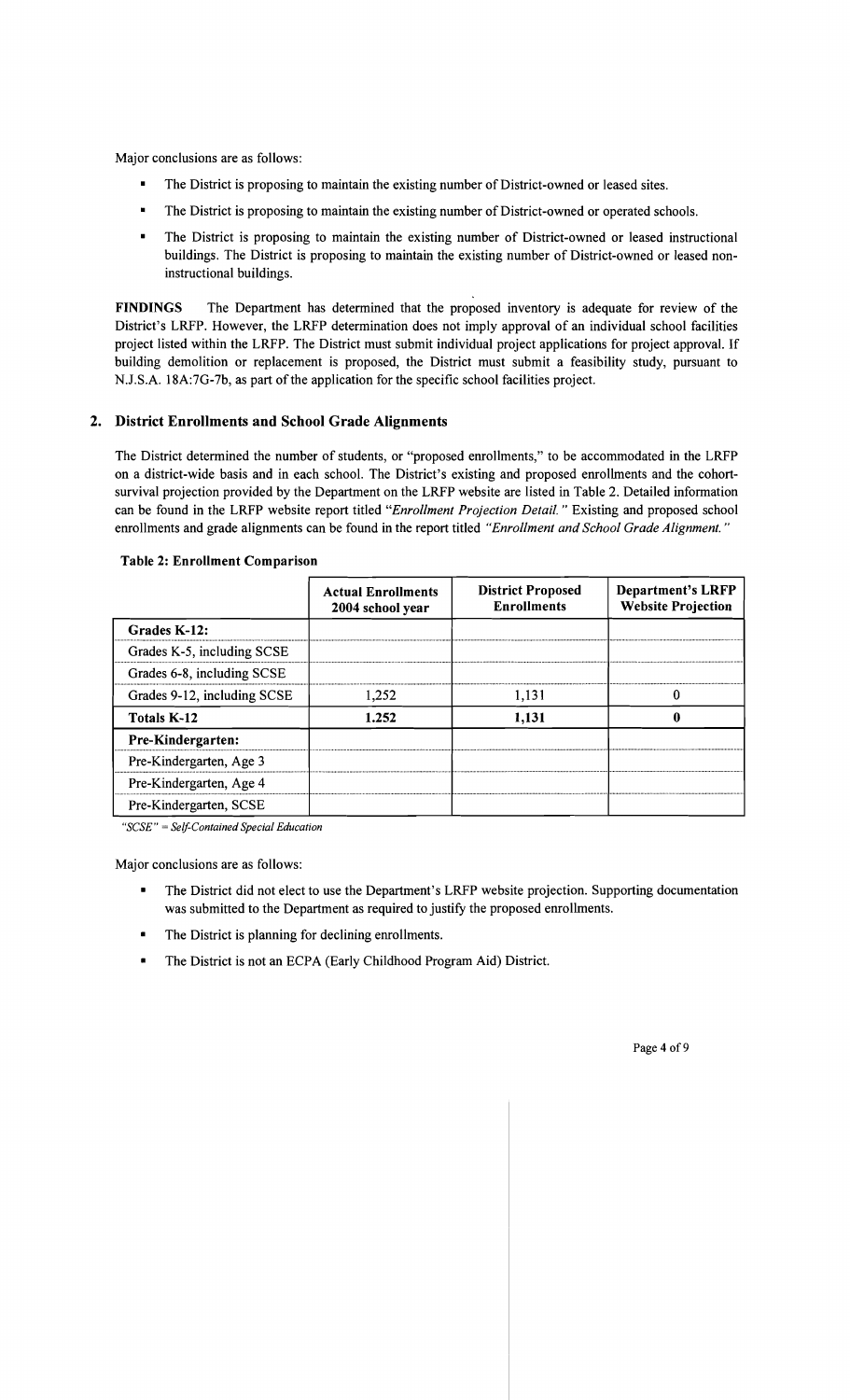FINDINGS The Department has determined that the District's proposed enrollments are supportable for review of the District's LRFP. The Department will require a current enrollment projection at the time an application for a school facilities project is submitted incorporating the District's most recent Fall Enrollment Report in order to verify that the LRFP's planned capacity is appropriate for the updated enrollments.

## 3. FES and District Practices Capacity

The proposed room inventories for each school were analyzed to determine whether the LRFP provides adequate capacity for the proposed enrollments. Two capacity calculation methods, called *"FES Capacity"* and *"District Practices Capacity,* " were used to assess existing and proposed school capacity in accordance with the FES and District program delivery practices. A third capacity calculation, called *"Functional Capacity, "*  determines Unhoused Students and potential State support for school facilities projects. Functional Capacity is analyzed in Section 5 of this Summary.

- *FES Capacity* only assigns capacity to pre-kindergarten *(if district-owned or operated),* kindergarten, general, and self-contained special education classrooms. No other room types are considered to be capacity-generating. Class size is based on the FES and is prorated for classrooms that are sized smaller than FES classrooms. FES Capacity is most accurate for elementary schools, or schools with non-departmentalized programs, in which instruction is "homeroom" based. This capacity calculation may also be accurate for middle schools depending upon the program structure. However, this method usually significantly understates available high school capacity since specialized spaces that are typically provided in lieu of general classrooms are not included in the capacity calculations.
- *District Practices Capacity* allows the District to include specialized room types in the capacity calculations and adjust class size to reflect actual practices. This calculation is used to review capacity and enrollment coordination in middle and high schools.

A capacity utilization factor in accordance with the FES is included in both capacity calculations. A 90% capacity utilization rate is applied to classrooms serving grades K-8. An 85% capacity utilization rate is applied to classrooms serving grades 9-12. No capacity utilization factor is applied to preschool classrooms.

Table 3 provides a summary of existing and proposed district-wide capacities. Detailed information can be found in the LRFP website report titled *"FES and District Practices Capacity. "* 

|                                         | <b>Total FES Capacity</b> | <b>Total District Practices Capacity</b> |
|-----------------------------------------|---------------------------|------------------------------------------|
| (A) Proposed Enrollments                | 1.131                     | 1.131                                    |
| $(B)$ Existing Capacity                 | 858.57                    | 1.142.40                                 |
| *Existing Capacity Status $(B)$ - $(A)$ | $-272.43$                 | 11.40                                    |
| $(C)$ Proposed Capacity                 | 858.57                    | 1.142.40                                 |
| Proposed Capacity Status (C)-(A)        | $-272.43$                 | 11.40                                    |

#### Table 3: FES and District Practices Capacity Summary

\* *Positive numbers signify surplus capacity; negative numbers signify inadequate capacity. Negative values for District Practices capacity are acceptable* if*proposed enrollments do not exceed 100% capacity utilization.* 

Major conclusions are as follows:

• The District has appropriately coordinated proposed school capacities and enrollments in the LRFP.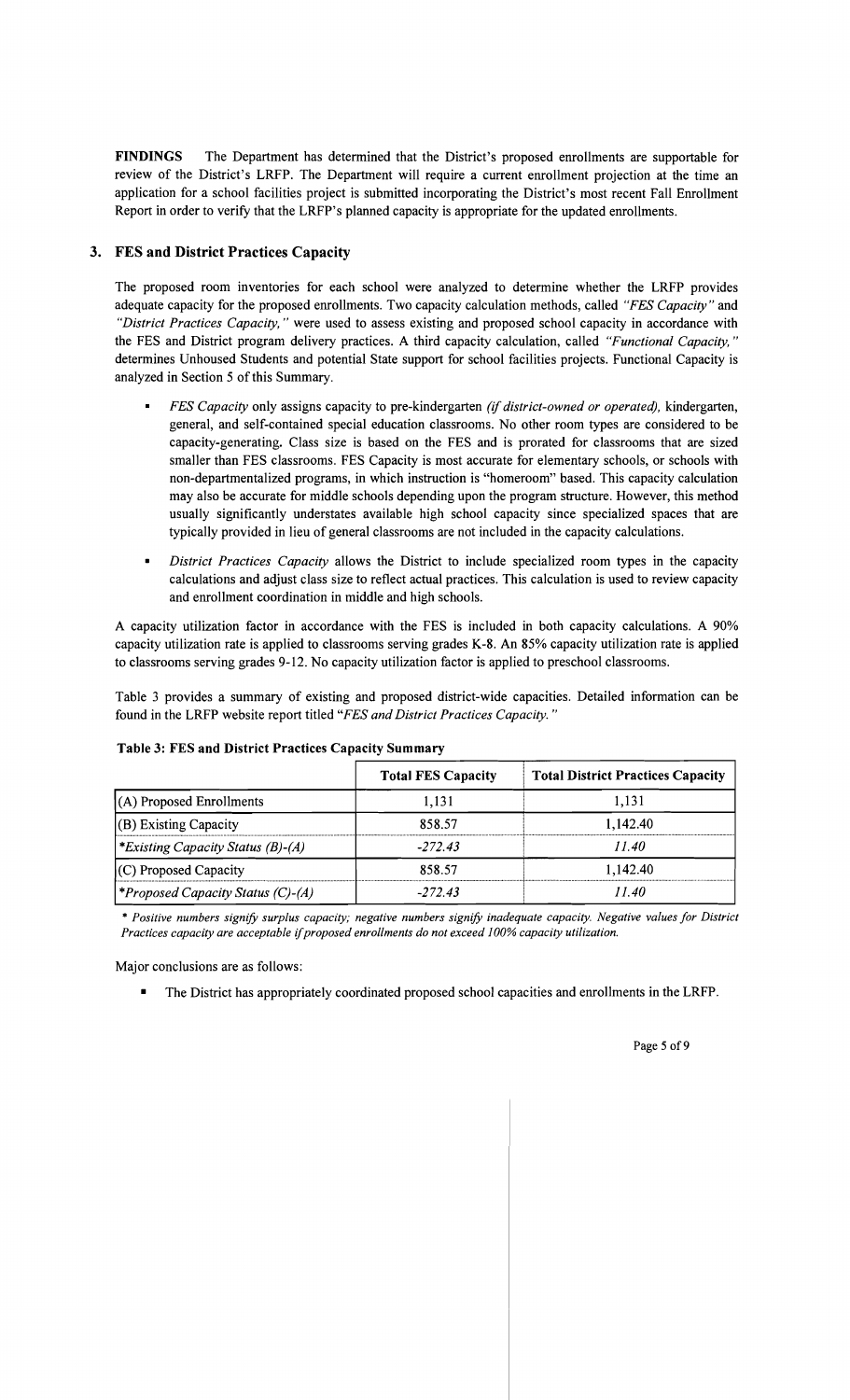Adequate justification has been provided by the District if capacity for a school deviates from the proposed enrollments by more than 5%.

**FINDINGS** The Department has determined that the proposed District capacity, in accordance with the proposed enrollments, is adequate for review of the District's LRFP. The Department will require a current enrollment projection at the time an application for a school facilities project is submitted, incorporating the District's most recent Fall Enrollment Report, in order to verify that the LRFP's planned capacity meets the District's updated enrollments.

## **4. Functional Capacity and Unhoused Students Prior to Proposed Work**

*Functional Capacity* was calculated and compared to the proposed enrollments to provide a preliminary estimate of Unhoused Students and new construction funding eligibility. Functional Capacity is the adjusted gross square footage of a school building *(total gross square feet minus excluded space)* divided by the minimum area allowance per Full-time Equivalent student for the grade level contained therein. Unhoused Students is the number of students projected to be enrolled in the District that exceeds the Functional Capacity of the District's schools pursuant to N.J.A.C. 6A:26-2.2(c).

*"Excluded Square Feet"* in the LRFP Functional Capacity calculation includes (1) square footage exceeding the FES for any pre-kindergarten, kindergarten, general education, or self-contained special education classroom; (2) grossing factor square footage *(corridors, stairs, mechanical rooms, etc.)* that exceeds the FES allowance, and (3) square feet proposed to be demolished or discontinued from use. Excluded square feet may be revised during the review process for individual school facilities projects.

Table 4 provides a preliminary assessment of Functional Capacity, Unhoused Students, and Estimated Maximum Approved Area for the various grade groups in accordance with the FES. Detailed information concerning the calculation and preliminary excluded square feet can be found in the LRFP website reports titled *"Functional Capacity and Unhoused Students"* and *"Functional Capacity Excluded Square Feet."* 

|                      |            | B          |                 |                |                          |
|----------------------|------------|------------|-----------------|----------------|--------------------------|
|                      |            | Estimated  |                 | D              | $E = C x D$              |
|                      | A          | Existing   | $C = A-B$       | Area           | <b>Estimated Maximum</b> |
|                      | Proposed   | Functional | Unhoused        | Allowance      | Approved Area for        |
|                      | Enrollment | Capacity   | <b>Students</b> | (gsf/students) | <b>Unhoused Students</b> |
| Elementary $(K-5)^*$ |            |            |                 | 125.00         |                          |
| Middle $(6-8)$       |            |            |                 | 134.00         |                          |
| High $(9-12)$        | 1,131      | 1,400.60   |                 | 151.00         |                          |
| <b>Totals K-12</b>   | 1,131      | 1,400.60   |                 |                |                          |

#### **Table 4: Functional Capacity and Unhoused Students Prior to Proposed Work**

*\*Pre-kindergarten students are not included in the calculations.* 

Major conclusions are as follows:

The calculations for "Estimated Existing Functional Capacity" do not include school facilities projects that have been approved by the Department but were not under construction or complete at the time of Plan submission.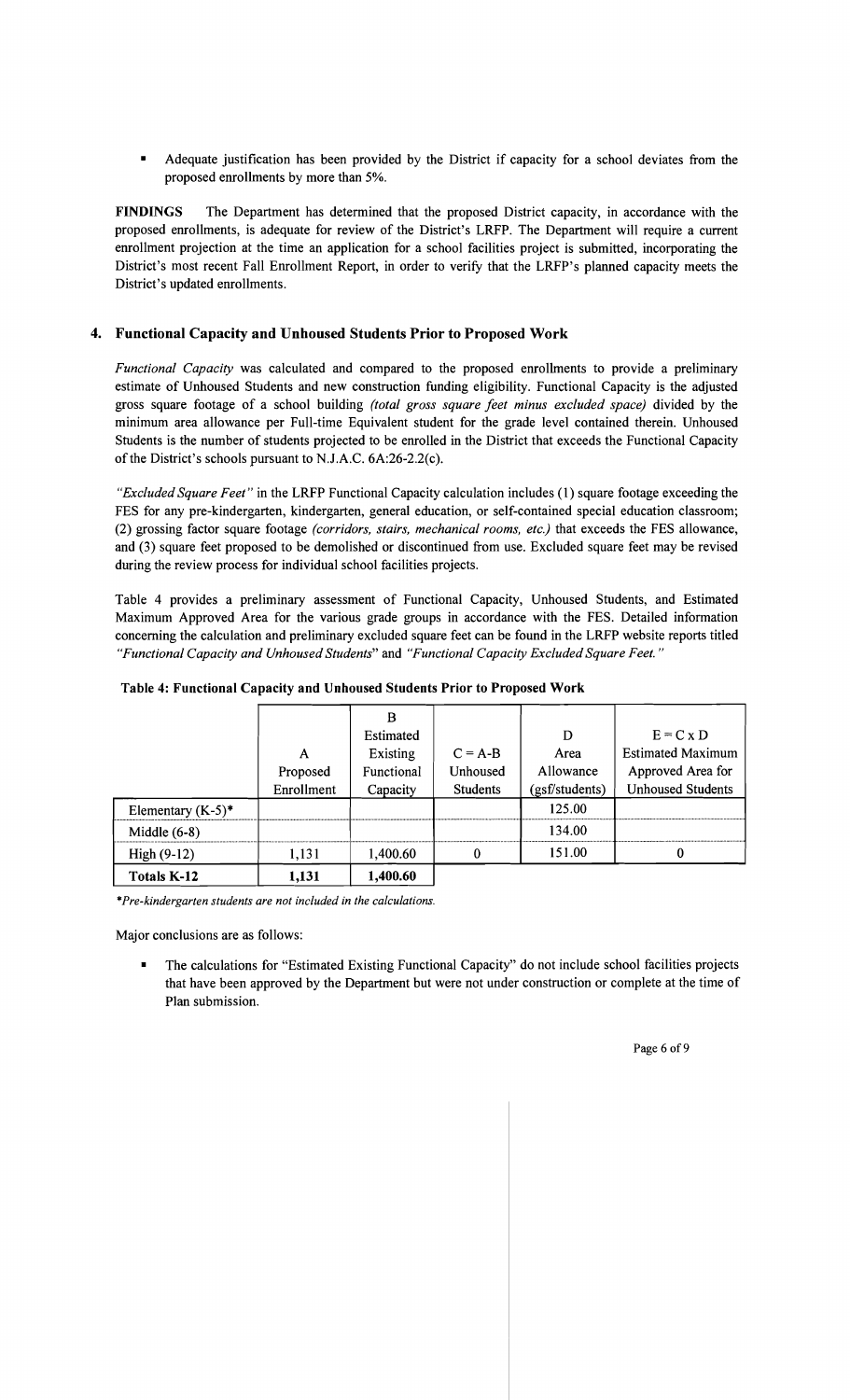- The District, based on the preliminary LRFP assessment, does not have Unhoused Students for the following FES grade groups: n/a.
- The District, based on the preliminary LRFP assessment, has Unhoused Students for the following FES grade groups: n/a.
- The District is not an ECPA district. Therefore, pre-kindergarten students are not included in the calculations. Unhoused pre-kindergarten self-contained special education students are eligible for State support. A determination of square footage eligible for State support will be made at the time an application for a specific school facilities project is submitted to the Department for review and approval.
- The District is not proposing to demolish or discontinue the use of existing District-owned instructional space. The Functional Capacity calculation excludes square feet proposed to be demolished or discontinued for the following FES grade groups: n/a.

**FINDINGS** Functional Capacity and Unhoused Students calculated in the LRFP are preliminary estimates. Justification for square footage in excess of the FES and the determination of additional excluded square feet, Preliminary Eligible Costs (PEC), and Final Eligible Costs (FEC) will be included in the review process for specific school facilities projects. A feasibility study undertaken by the District is required if building demolition or replacement is proposed per NJ.A.C. 6A:26-2.3(b)(10).

## **5. Proposed Work**

The District was instructed to review the condition of its facilities and sites and to propose corrective *"system"*  and *"inventory"* actions in its LRFP. *"System"* actions upgrade existing conditions without changing spatial configuration or size. Examples of system actions include new windows, finishes, and mechanical systems. *"Inventory"* actions address space problems by removing, adding, or altering sites, schools, buildings and rooms. Examples of inventory actions include building additions, the reconfiguration of existing walls, or changing room use.

Table 5 summarizes the type of work proposed in the District's LRFP for instructional buildings. Detailed information can be found in the LRFP website reports titled *"Site Asset Inventory," "LRFP Systems Actions Summary,* " *and "LRFP Inventory Actions Summary. "* 

#### **Table 5: Proposed Work for Instructional Buildings**

| <b>Type of Work</b>                                            | Work Included in LRFP |  |  |
|----------------------------------------------------------------|-----------------------|--|--|
| <b>System Upgrades</b>                                         | Yes                   |  |  |
| <b>Inventory Changes</b>                                       |                       |  |  |
| Room Reassignment or Reconfiguration                           | N٥                    |  |  |
| <b>Building Addition</b>                                       | N٥                    |  |  |
| New Building                                                   | N٥                    |  |  |
| Partial or Whole Building Demolition or Discontinuation of Use | N٥                    |  |  |
| New Site                                                       | Nο                    |  |  |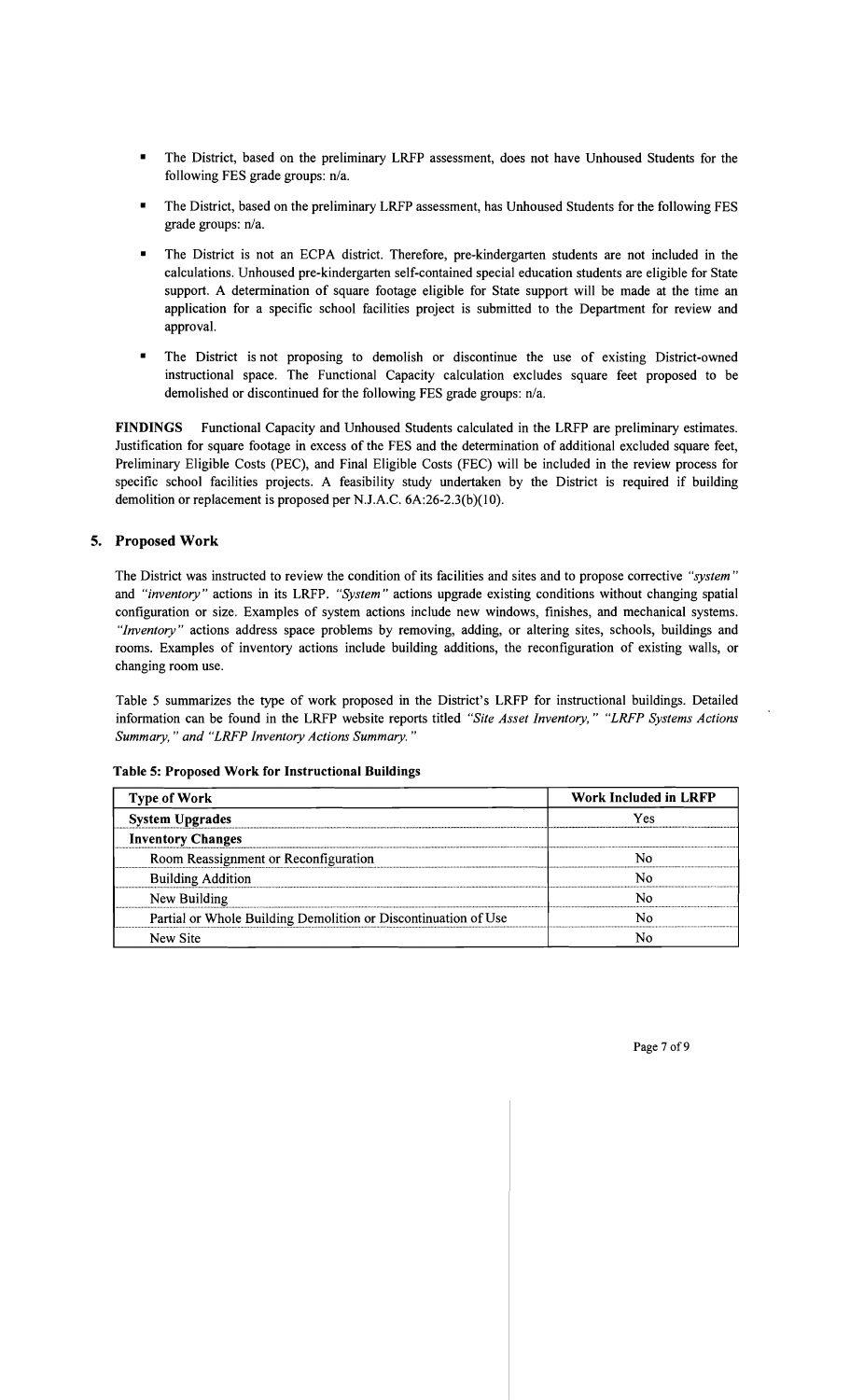Major conclusions are as follows:

- The District has proposed system upgrades in one or more instructional buildings.
- The District has not proposed inventory changes, excluding new construction, in one or more instructional buildings.
- The District has not proposed new construction in lieu of rehabilitation in one or more instructional buildings.

Please note that costs represented in the LRFP are for capital planning purposes only. Estimated costs are not intended to represent preliminary eligible costs or final eligible costs of approved school facilities projects.

The Act (N.J.S.A. 18A:7G-7b) provides that all school facilities shall be deemed suitable for rehabilitation unless a pre-construction evaluation undertaken by the District demonstrates to the satisfaction of the Commissioner that the structure might pose a risk to the safety of the occupants even after rehabilitation or that rehabilitation is not cost-effective. Pursuant to N.J.A.C. 6A:26-2.3(b)(10), the Commissioner may identify school facilities for which new construction is proposed in lieu of rehabilitation for which it appears from the information presented that new construction is justified, provided, however, that for such school facilities so identified, the District must submit a feasibility study as part of the application for the specific school facilities project. The cost of each proposed building replacement is compared to the cost of additions or rehabilitation required to eliminate health and safety deficiencies and to achieve the District's programmatic model.

Facilities used for non-instructional or non-educational purposes are ineligible for State support under the Act. However, projects for such facilities shall be reviewed by the Department to determine whether they are consistent with the District's LRFP and whether the facility, if it is to house students (full or part time) conforms to educational adequacy requirements. These projects shall conform to all applicable statutes and regulations.

FINDINGS The Department has determined that the proposed work is adequate for review of the District's LRFP. However, Department approval of proposed work in the LRFP does not imply that the District may proceed with a school facilities project. The District must submit individual project applications with cost estimates for Department project approval. Both school facilities project approval and other capital project review require consistency with the District's approved LRFP.

## 6. Functional Capacity and Unhoused Students After Completion of Proposed Work

The *Functional Capacity* of the District's schools *after* completion of the scope of work proposed in the LRFP was calculated to highlight any remaining Unhoused Students.

Table 6 provides a preliminary assessment of Unhoused Students and Estimated Remaining Maximum Area after completion of new construction proposed in the LRFP, if applicable. Detailed information concerning the calculation can be found in the website report titled *"Functional Capacity and Unhoused Students."*